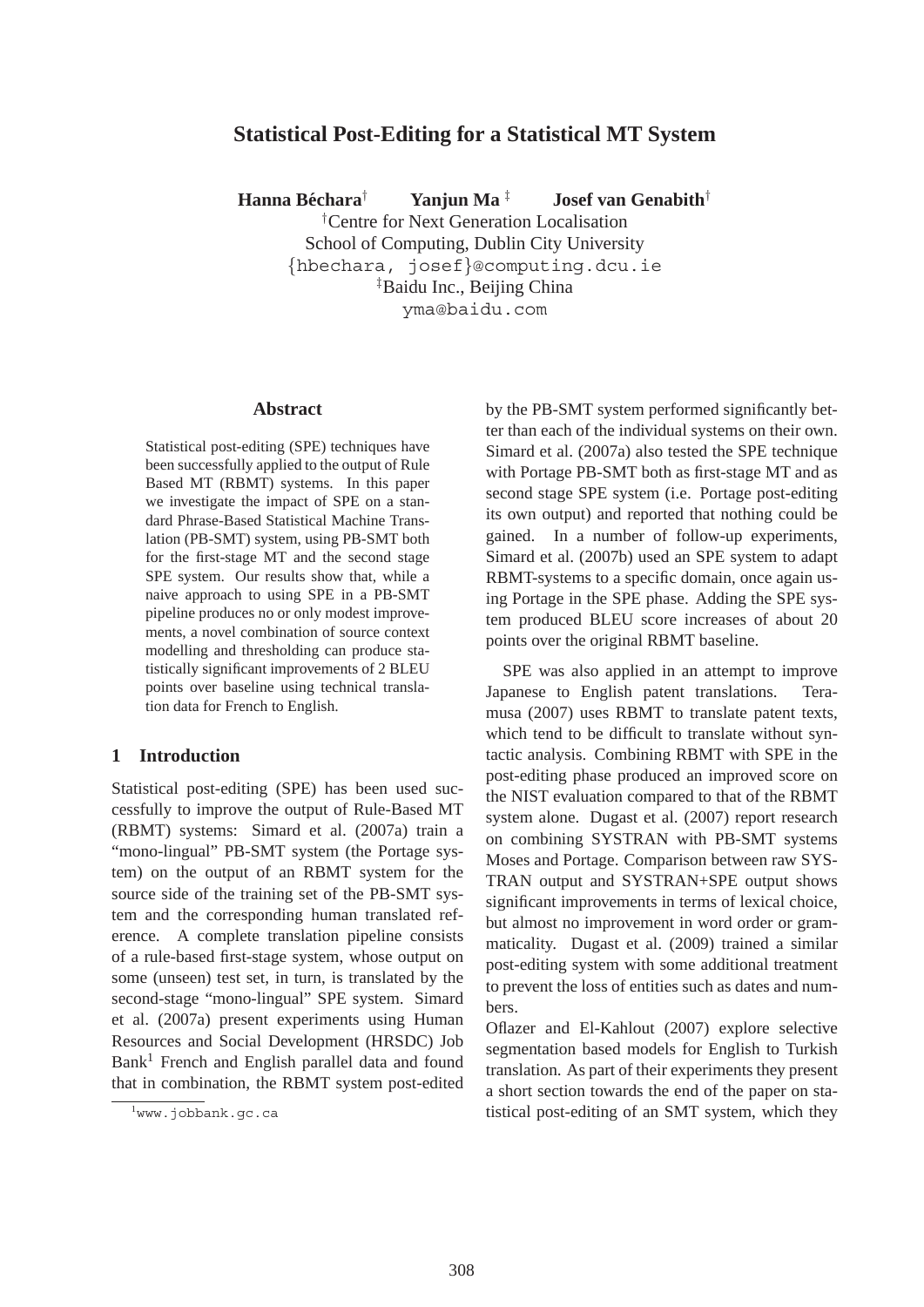call model iteration. They train a post-editing SMT model on the training set decoded by the first stage SMT model and iterate the approach, post-editing the output of the post-editing system. BLEU results show positive improvements, with a cumulative 0.46 increase after 2 model iterations. It is not clear whether the result is statistically significant.

Our experiments follow the statistical post-editing design of Simard et al. (2007a), where the output of a first-stage system is used to train a mono-lingual second stage system, that has the potential to correct or otherwise improve on (i.e. post-edit) the output of the first-stage system. In contrast to Simard et al. (2007a), but like Oflazer and El-Kahlout (2007), our experiments use PB-SMT systems throughout both stages. The objective is to investigate in more detail whether and to what extent state-of-the-art PBSMT technology can be used to post-edit itself, i.e. its own output.

# **2 Methodology**

In our experiments we focus on English and French as these are the languages considered in the original research by Simard et al.(Simard et al., 2007a). As SPE on the output of RBMT systems is already a commercial reality, $^2$  we use industry translation memories (TMs) from the technical computing domain as our data. We use a standard Moses PB-SMT set-up (Koehn et al., 2007).

# **2.1 Data**

The data for our experiments come from an English– French Translation Memory from an IT company (Symantec). The domain of the data is technical software user help information. The translation memory was preprocessed to remove all TMX markup and meta-data information. The translation memory contains 55,322 unique segments. From this we randomly extract a training set of 52,383 English– French segment pairs, between 1 and 98 words in length for English, and 1 to 100 for French. The average segment length in the training set is 13 words for English and 15 words for French. The training set has a vocabulary size of 9,273 for the English side of the data and 12,070 on the French side. We

use the remaining 972 and 1967 segments from the TM as a development set and a test set, respectively. As we are working with a translation memory, all translation memory data segments are unique, i.e. there is no repetition in the data (and hence no overlap between the training, development and test sets in our experiments).

# **2.2 SPE Architecture**

All our experiments follow the original statistical post-editing design of Simard et al. (2007a), but as in Oflazer and El-Kahlout (2007) using PB-SMT systems throughout (i.e. both as first and second stage systems in the post-editing pipeline, rather than RBMT as the first-stage followed by PB-SMT as the second stage as in the original work).

The first-stage PB-SMT system is trained in the usual way using the English (E) and French (F) parallel training data, providing us with the output F' (MT output French), which will be the source data for our second-stage system. In order to obtain the "source" training data F' for the second-stage monolingual PB-SMT system, we train another first-stage PB-SMT systems from E to F using a 10-fold crossvalidation approach on the E to F training set to avoid translation of already seen data in the creation of the mono-lingual training section part F' of the F'–F second stage PB-SMT system. The intuition here is that, as the eventual test data is unseen data, the training data for the second stage mono-lingual PB-SMT system should not be generated by simply training a first-stage PB-SMT system on all of the E and F training data and then applying it to the (already seen) training data E to generate the source side F' of the training data for the second stage PB-SMT system. Note that this (subtlety) applies to the generation of the (source side of the) second stage training data only, and that in all the experiments, unseen test data are always translated using first and second stage PB-SMT systems trained on the full training sets E and F (for the stage one system) and F' and F (for the stage two post-editing system).

# **2.3 MT System**

We use a standard Moses PB-SMT system (Koehn et al., 2007), 5-gram language models with Kneser-Ney smoothing trained with SRILM (Stolcke, 2002), the GIZA++ implementation of IBM word

<sup>2</sup> http://www.systran.co.uk/translationproducts/server/systran-enterprise-server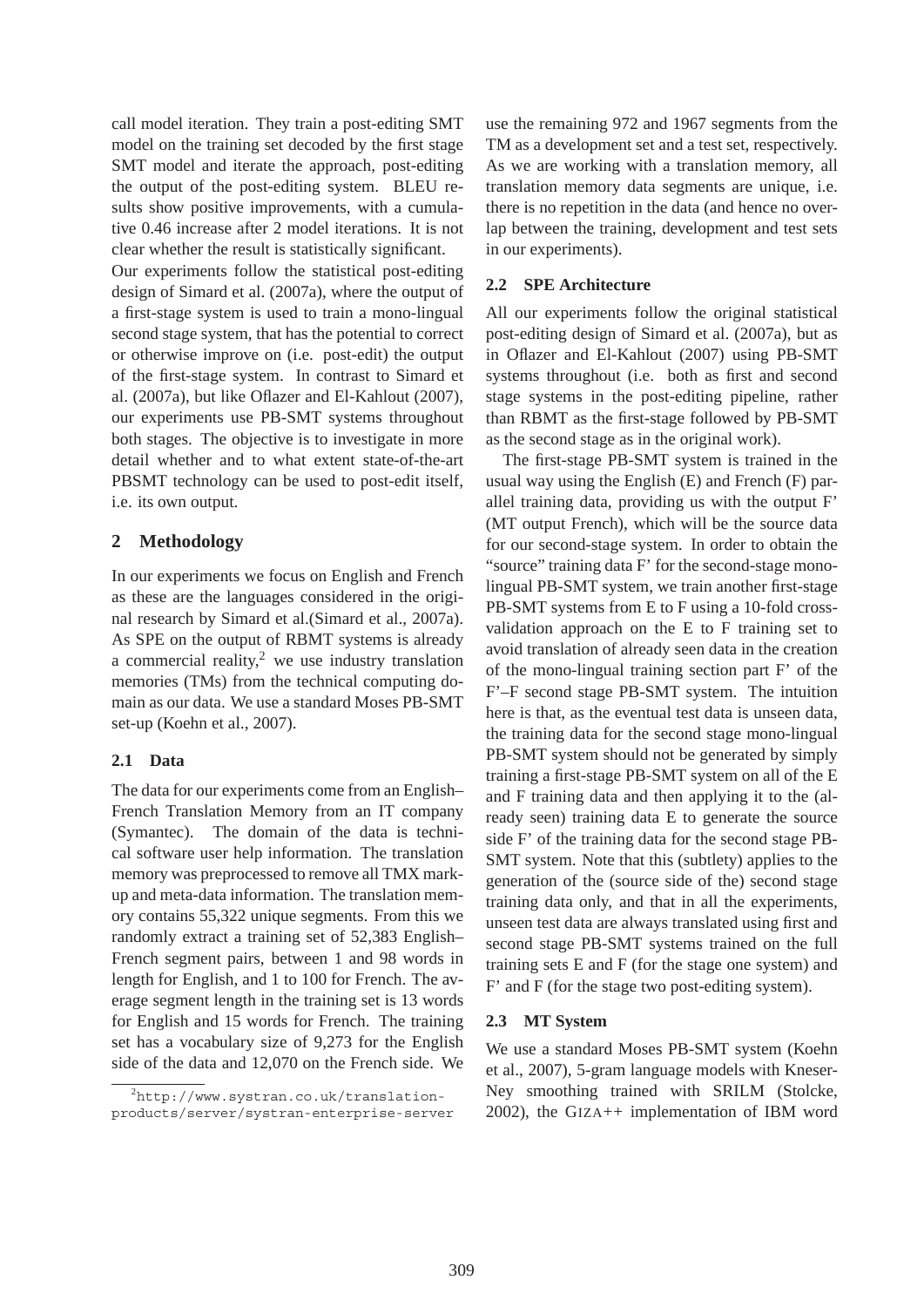alignment model 4 (Och and Ney, 2003), and the refinement and phrase-extraction heuristics described in Koehn et al. (2003). All systems are tuned using minimum error rate training (MERT) (Och, 2003) on the development set. During the decoding phase, the stack size was limited to 500 hypotheses. We use approximate randomisation methods (Noreen, 1989) as implemented in FASTMTEVAL (Stroppa and Owczarzak, 2007) to test for statistical significance.

### **2.4 Contextual SPE**

In our basic SPE pipeline (PE) – translating, say, from English to French  $(E-F)$  – the second-stage SPE system is trained on the output (F') of the (10 fold cross validation version of the) first-stage MT system, effectively resulting in a "mono-lingual" SPE system (F'-F). In as sense, however, the secondstage SPE system has lost the connection to the original source data: ideally we would like to be able to be in a position to distinguish between situations where f' is a good translation of some source word (or phrase) e, and situations where f' should be postedited to f. In some of the experiments reported, we model this by recording the source word (or phrase) e that gave rise to f' as f'#e (i.e. concatenating f' with # and e), effectively creating a new intermediate language F'#E as the source language for a context-aware second-stage SPE system (PE-C). In our experiments we do this using GIZA++ wordalignments as illustrated in the following example:

- Source E: if an original file has been deleted , but backup files are still available ...
- Target F: si un fichier original a été supprimé, mais si les fichiers de sauvegarde sont toujours disponibles ...
- Baseline Output F': si un fichier initial a été supprimé , mais les fichiers de sauvegarde sont encore disponibles ...
- Context F'#E: si#if un#an fichier#file initial#original a#has été#been supprimé#deleted ,#, mais#but les#files fichiers#files de#backup sauvegarde#backup sont#are encore#still disponibles#available ...

• PE-C Output F": si un fichier original a été supprimé, mais les fichiers de sauvegarde sont toujours disponibles ...

Here, the baseline output initial and encores was changed to original and toujours, ensuring a better match with the target text.

While this new intermediate language preserves context information, the vocabulary size increases from 9273 in the EN training set to 70780 in the F'#E training set. This increase and the ensuing data sparseness have potentially adverse effects on translation quality. Furthermore, the word alignment data used to create this new language is not always reliable. In order to address the issue of data sparseness and unreliable word alignment data, we experiment with thresholding context information on alignment strength in some of the experiments reported below.

# **3 Experiments**

Below we present results for English to French and French to English translation and post-editing experiments.

### **3.1 English to French**

#### **3.1.1 Experimental Results Using SPE**

In order to evaluate our SPE approach, we train two PB-SMT systems for a post-editing pipeline, the first-stage system (baseline) between E and F, producing output F' given input E, and the second stage mono-lingual post-editing system between F' and F, producing output F" given F' as input. We train postediting pipeline systems without (PE) and with (PE-C) context information.

Table 1 shows that simple PE fails to improve over the baseline and that the drop in the BLEU score for the PE-C (post-editing with context information) compared to the baseline (and PE) is marked. The most likely reason for this drop is the explosion in the size of the vocabulary set between E and F'#E in the post-editing with context information setting (PE-C). This is visible in the output of the second stage post-editing system in the form of untranslated f'#e items. These are effectively OOV (out-ofvocabulary) items that the second stage system has not encountered during training. As the f' part of an f'#e item is already a word in the target language,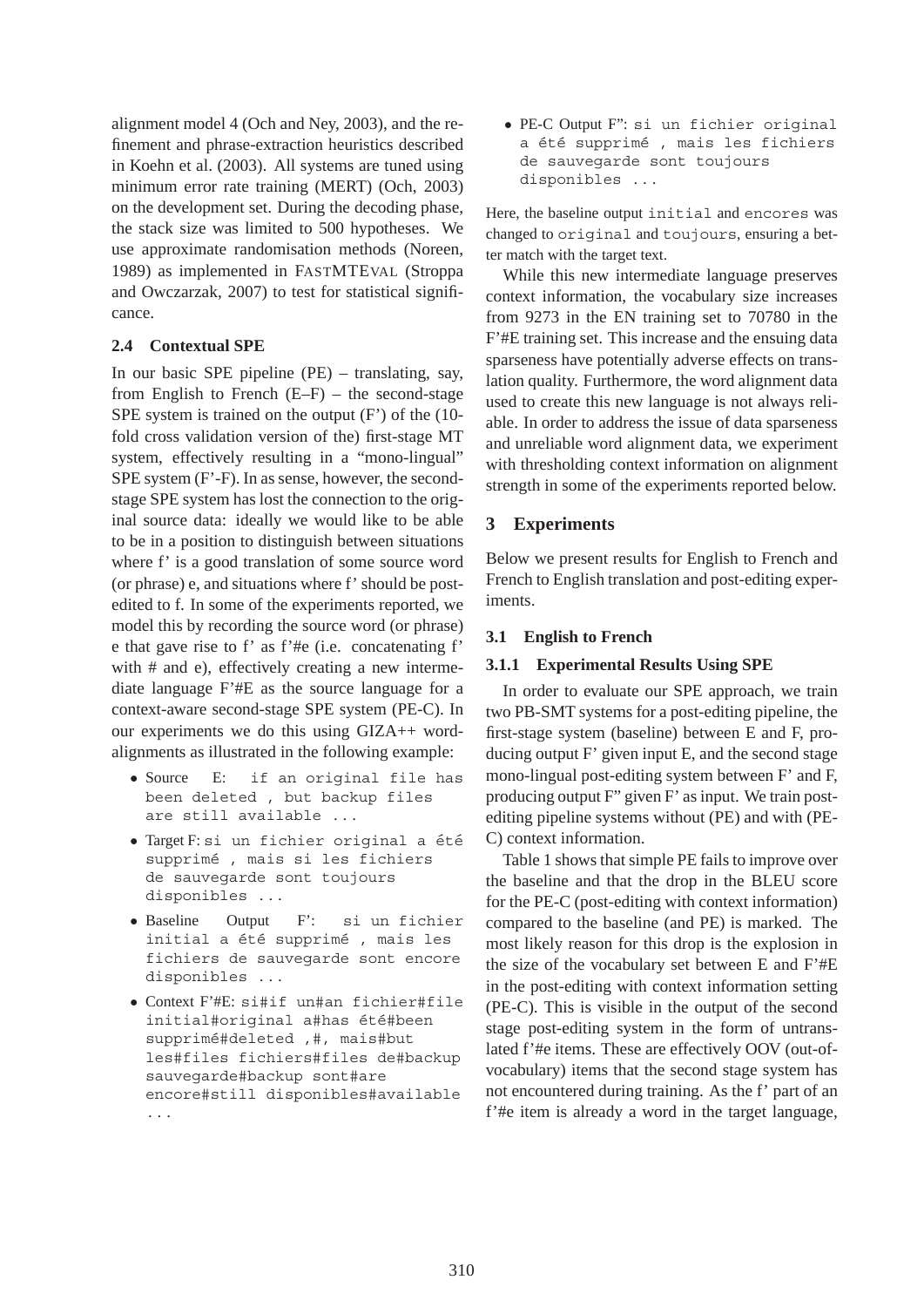we simply filter the f'#e items in the output by automatically deleting the source context information suffix #e from such items. $3$  This is illustrated in the example below:

- PE-C: dell recommande de renseigne#populate la baie de disque avec les disques physiques de la même capacité.
- PE-CF(filtered): dell recommande de renseigne la baie de disque avec les disques physiques de la même capacité.

We refer to this output as PE-CF in Table 1 (and elsewhere in the paper), and the BLEU score for PE-CF is much closer to the baseline than that for PE-C. In all our experiments reported in the remainder of this paper we use this simple output filtering prior to evaluating context-informed SPE models (SPE models where context information is included in the post-editing phase). <sup>4</sup>

|              | Score   Baseline   PE |                               | $\vert$ PE-C $\vert$ PE-CF |
|--------------|-----------------------|-------------------------------|----------------------------|
| BLEU   60.30 |                       | $\vert$ 60.15   46.89   58.55 |                            |

Table 1: English–French SPE results

Overall results show that for our data set, a simple second-stage PB-SMT system (with and without context information) is unable to improve on the first-stage PB-SMT system in a pure PB-SMT postediting pipeline for English to French machine translation.

# **3.1.2 Thresholding Context Information by Alignment Strength**

In order to obtain a more fine-grained view on the effects of OOVs and data-sparseness on contextinformed SPE pipelines, we carried out experiments restricting the amount of context information available to PE-C systems. In particular, we used directional Source to Target GIZA++ word alignment strengths to filter context information, using the word alignment levels of  $\geq 0.6$ ,  $\geq 0.7$ ,  $\geq 0.8$  and  $\geq$ 0.9 as thresholds: that is for each threshold, source

words that are aligned with translation output words with an alignment score greater than or equal to the threshold are used as source context words e in f'#e pairs for the source side of the second stage PB-SMT system.

Table 2 shows the results for the context aware post-editing pipeline PE-CF with alignment strength thresholding on the full test set.

| 1d     |       |       |      |
|--------|-------|-------|------|
| 6 ' L' | 60.30 | 60.23 | 79/4 |

Table 2: English–French Translation using Contextual SPE with Alignment Thresholding (BLEU scores)

Thresholding shows clear improvements over simple PE-CF in Table 1, however, none of them show improvements over the baseline in Table 1. Clearly, for the English to French translation direction and our data set, all our PB-SMT SPE pipelines (even those that are context aware and use thresholding) fail to improve on the PB-SMT baseline.

# **3.2 French to English**

We ran the same set of experiments for the other translation direction, French to English, which is often considered the easier of the two translation directions (Callison-Burch et al., 2009).

# **3.2.1 Experimental Results Using SPE**

Simple PE results on the test set show that for our data set a simple second-stage PB-SMT system is able to improve on the first-stage PB-SMT system in a pure PB-SMT post-editing pipeline, with a small increase in BLEU of 0.65 absolute over baseline. This result is statistically significant at the p  $<$  0.05 level. Compared to baseline and PE, BLEU scores deteriorate for the context-aware post-editing pipeline PE-C, as any beneficial impact of the postediting pipeline is swamped by data sparseness and OOV items in the output of the second stage PE-C system. The most likely reason for this drop is again the explosion in the size of the vocabulary set between E and E'#F in the post-editing with context information setting: the training set vocabulary size is 9,273 for E compared to 47,730 for E'#F, resulting in both data-sparseness and OOV occurrences for the second stage PB-SMT system in the context informed post-editing pipeline PE-C. Filtering out the

<sup>&</sup>lt;sup>3</sup>This was suggested to us by Ondrej Bojar following an early presentation of the material.

<sup>&</sup>lt;sup>4</sup>Note that the source context information suffix #e filtering is crucially different from the alignment strength based context thresholding developed below.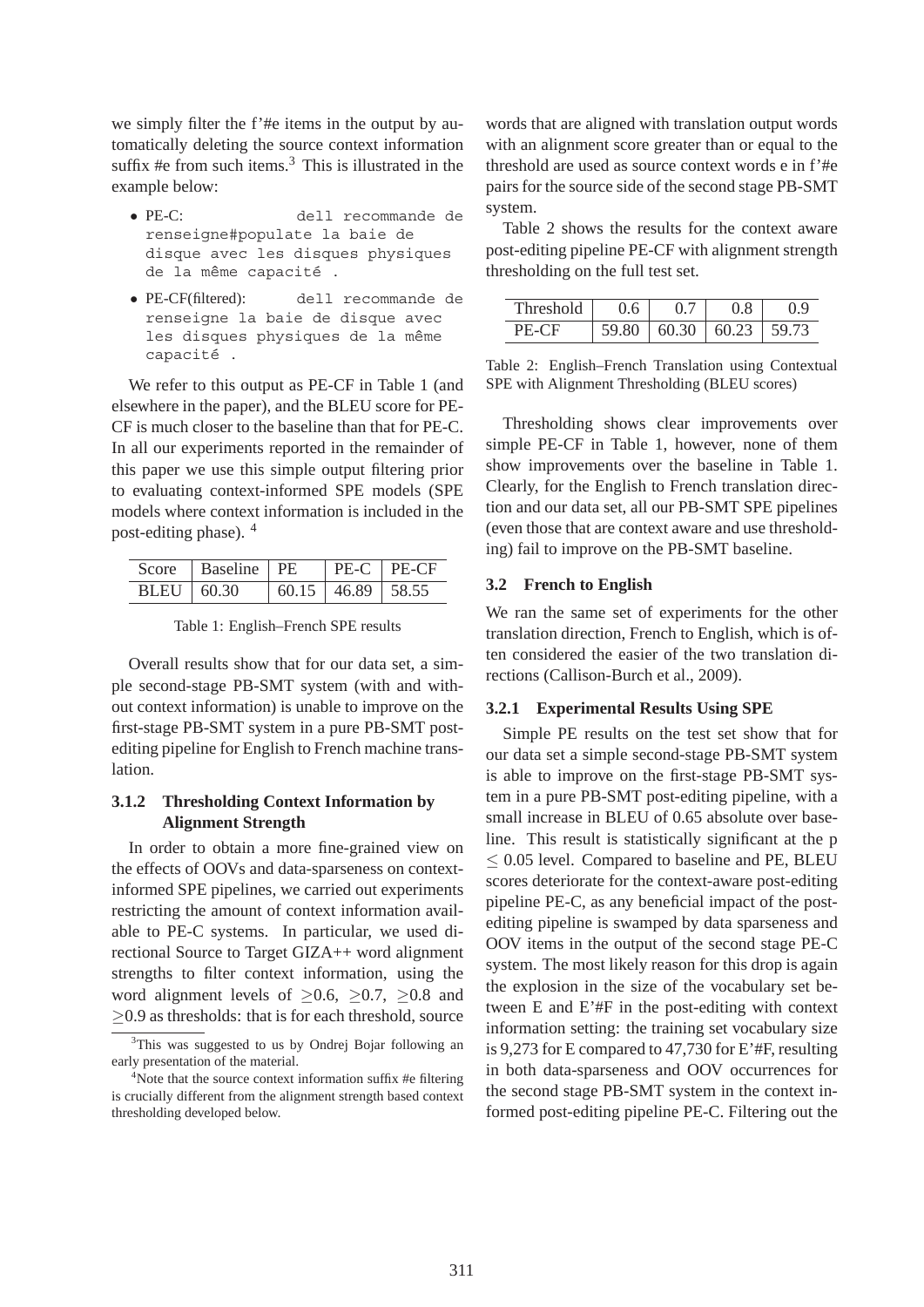#f tags in the output, leaving only the target word, brings the BLEU score up to 61.36 for PE-CF.

|            | Score   Baseline   PE |  | $\mid$ PE-C $\mid$ PE-CF      |
|------------|-----------------------|--|-------------------------------|
| BLEU 61.60 |                       |  | $62.25 \mid 57.33 \mid 61.36$ |

Table 3: French–English SPE results

# **3.2.2 Thresholding Context Information by Alignment Strength**

Mirroring the English to French Experiments, we carry out experiments restricting the amount of context information available to PE-C systems, filtering context information by thresholding word alignment strengths, using the GIZA++ based word alignment levels of  $\geq 0.6$ ,  $\geq 0.7$ ,  $\geq 0.8$  and  $\geq 0.9$  as thresholds. Results are presented in Table 4.

| Threshold | 0.6 | O.                            |       |
|-----------|-----|-------------------------------|-------|
|           |     | $63.76 \mid 63.54 \mid 63.89$ | 63.80 |

Table 4: French–English Translation using Contextual SPE with Alignment Thresholding (BLEU scores)

The results in Table 4, when compared to the baseline (61.60) in Table 3, show that for all alignment thresholds, for this data set and the French to English translation direction, context aware postediting pipeline PE-CF results outperform the baseline by about 2 BLEU points absolute. All results are statistically significant at the  $p \leq 0.05$  level.

### **4 Analysis and Discussion**

In order to obtain a better understanding of the translation quality gains in French to English translation and respectively the quality loss in English to French translation, we performed both automatic and manual sentence-level evaluation in a bid to reveal the advantages and disadvantages of our statistical post-editing systems under different translation conditions. Firstly, we report edit statistics for each sentence sorted by TER edit types (Snover et al., 2006). As a reasonable approximation to human post-editing efforts, these statistics can be of help in gauging the applicability of our post-editing systems in real world localisation work-flows. Secondly, we perform automatic sentence-level evaluation using sentence-level BLEU (SBLEU) (Liang et al., 2006) to classify the test sets into three subsets, i.e. "better", "worse" and "equal", based on the translation quality comparison between our postediting systems and the baseline systems. This is a straightforward evaluation method to review the relative merits of each system, and can be used to view the overall strength and weakness of our post-editing systems.

#### **4.1 Edit Statistics**

Table 5 shows the number of average edits per sentence, based on the TER edit types i.e. insertion (Ins), substitution (Sub), deletion (Del) and shift and the number of errors (N-Err) for our French to English experiments. These numbers, like all of the numbers in this section, have been normalised using sentence length in order to make them comparable. The numbers show that the post-editing system without contextual information (PE) achieves slight gains in the "substitutions" and "shift" categories and as a result a reduction in the number of errors compared to baseline. This reflects that the PE system can improve the baseline translation in terms of better lexical choice (i.e. less substitutions) and better reordering (i.e. less shifts).

Additionally, we observe significant gains over both the baseline and simple PE in terms of "insertion", "substitution" and "shifts".

This demonstrates that restricted context-aware approaches are effective in improving reordering and lexical selection. On the other hand, we observe that the restricted context-aware systems also tend to produce longer translations which increases the "deletion" edits.

| System          | Ins  | Del  | Sub  | Shift | N-Err |
|-----------------|------|------|------|-------|-------|
| <b>Baseline</b> | 0.67 | 0.83 | 1.52 | 0.77  | 3.58  |
| <b>PE</b>       | 0.67 | 0.83 | 1.51 | 0.75  | 3.53  |
| PE-CF           | 0.66 | 0.89 | 1.54 | 0.77  | 3.65  |
| <b>PE-C06</b>   | 0.59 | 0.96 | 1.42 | 0.73  | 3.47  |
| PE-C07          | 0.58 | 0.98 | 1.42 | 0.73  | 3.52  |
| PE-C08          | 0.56 | 0.99 | 1.43 | 0.72  | 3.48  |
| PE-C09          | 0.60 | 0.95 | 1.43 | 0.72  | 3.51  |

Table 5: TER Edit Statistics - French to English

Table 6 shows the number of TER edits for English to French translation. The numbers show that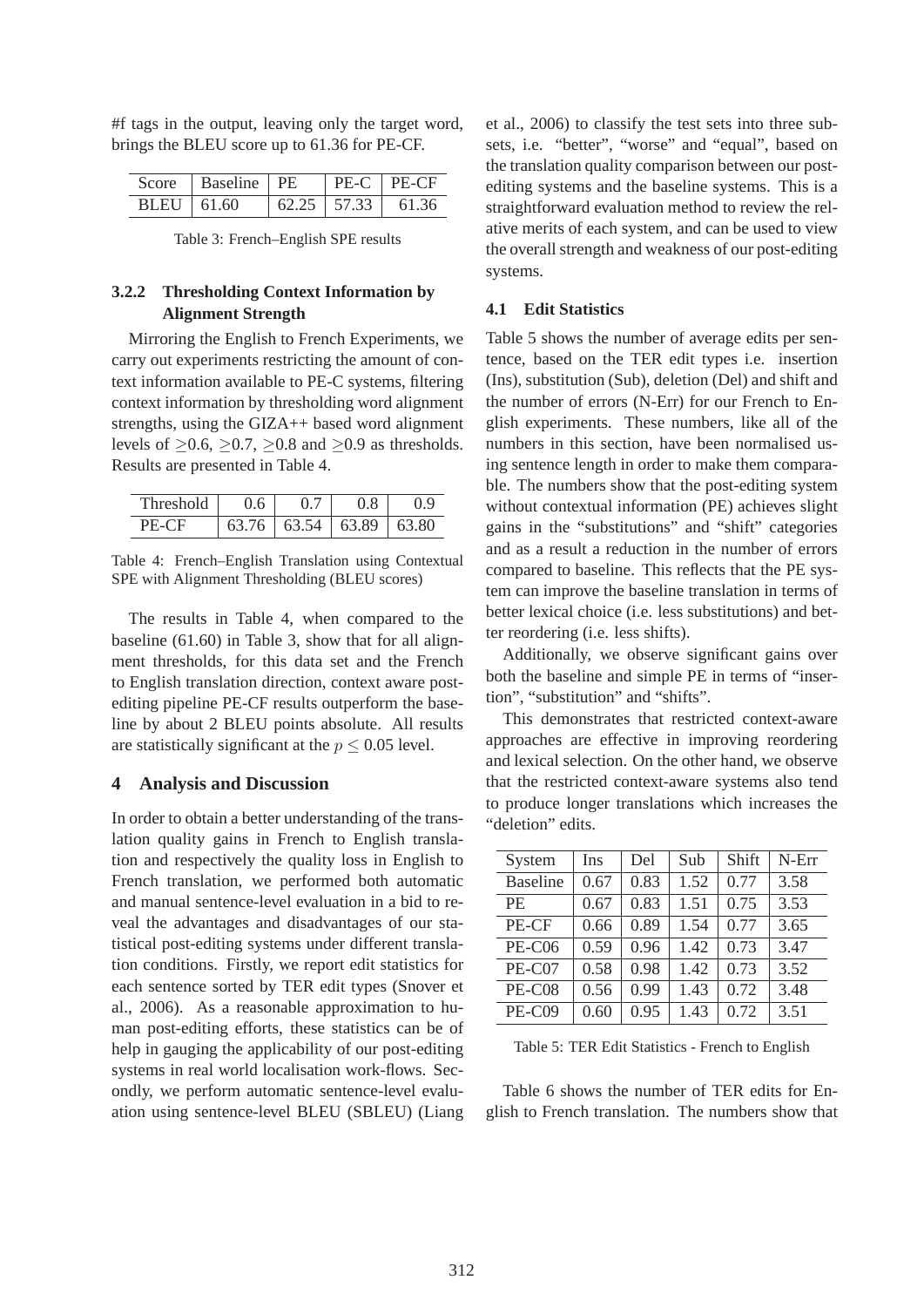compared to the baseline all PE systems require more "insertion" and "substitution" edits, indicating that PE systems failed to produce gains resulting in improved translations and better lexical selection.

| System          | Ins  | Del  | Subs | <b>Shifts</b> | N-Err |
|-----------------|------|------|------|---------------|-------|
| <b>Baseline</b> | 0.95 | 1.05 | 2.10 | 0.50          | 4.53  |
| PF.             | 1.02 | 0.83 | 2.19 | 0.50          | 4.53  |
| PE-CF           | 0.98 | 0.91 | 2.29 | 0.52          | 4.70  |
| <b>PE-C06</b>   | 1.02 | 0.89 | 2.21 | 0.50          | 4.62  |
| PE-C07          | 0.99 | 0.91 | 2.19 | 0.50          | 4.50  |
| PE-C08          | 1.00 | 0.89 | 2.19 | 0.50          | 4.58  |
| <b>PE-C09</b>   | 1.04 | 0.88 | 2.21 | 0.51          | 4.64  |

Table 6: TER Edit Statistics - English to French

# **4.2 Sentence-level Automatic and Manual Analysis**

As mentioned, we also performed a sentence-level BLEU (SBLEU) evaluation in order to identify the number of improved sentences produced by our post-editing systems and manually evaluated these sentences. Tables 7 and 8 show a summary of the number of sentences that got better, worse, or remained unchanged in the post-editing phase.

| System        | <b>Better</b> | Worse | Equal |
|---------------|---------------|-------|-------|
| <b>PE</b>     | 137           | 88    | 1742  |
| PE-CF         | 489           | 511   | 967   |
| <b>PE-C06</b> | 511           | 451   | 1005  |
| PE-C07        | 497           | 460   | 1010  |
| PE-C08        | 528           | 455   | 930   |
| PE-C09        | 496           | 454   | 1017  |

Table 7: Sentence Level Comparisons to Baseline Results - French to English

Table 7 shows that for the French to English translation direction only 225 out of 1967 baseline outputs were changed by the basic PE system. Among the affected sentences, 137 sentences are better than the baseline while 88 sentence are worse, indicating an overall positive effect using the simple PE system. For context-aware PE systems, a total of around a 1000 sentences were changed in the postediting phase with more improved sentences than disimproved sentences.

A manual analysis of the improved sentences

shows that almost half of improvements are lexical improvements, including insertions of missing words, deletions of unnecessarily added words, and translations of previously untranslated items. The analysis of the disimproved sentences also showed a high number of lexical changes, over 55%, mostly in terms of deletions of important items. Many sentences worsened in grammatical quality after postediting. However, a larger percentage of sentences (41%) improved in terms of word order.

| System        | <b>Better</b> | Worse | Equal |
|---------------|---------------|-------|-------|
| PE.           | 166           | 179   | 1662  |
| PE-CF         | 259           | 434   | 1274  |
| <b>PE-C06</b> | 198           | 318   | 1451  |
| PE-C07        | 238           | 317   | 1412  |
| PE-C08        | 181           | 265   | 1531  |
| PE-C09        | 170           | 306   | 1491  |

Table 8: Sentence Level Comparisons to Baseline Results - English to French

In the English-to-French translation, the lexical and grammatical improvements seem to be outweighed by the large amount of sentences that decline in quality. Table 10 shows a summary of the number of better and worse sentences between the baseline system and each of the post-editing systems. Compared to French-to-English translation, we can see fewer sentences changed in the postediting phase.

Additionally, sentence length analysis shows that post-editing decreases the average sentence length by as much as 2.7% in the French to English direction, while it has very little effect on sentence length  $(< 1\%$  increase) in the English to French direction. The effect of these seemingly random changes will be explored further in future investigations.

#### **4.2.1 Examples**

The examples in this section are taken from the French to English baseline system and the contextaware post-editing system with thresholding at 0.6 (PE-CF06). The outputs from the context-aware system have been filtered to remove the #f tags.

**Example 1** - Paraphrasing

• **Source:** supprimer un serveur de supports de la liste de publication .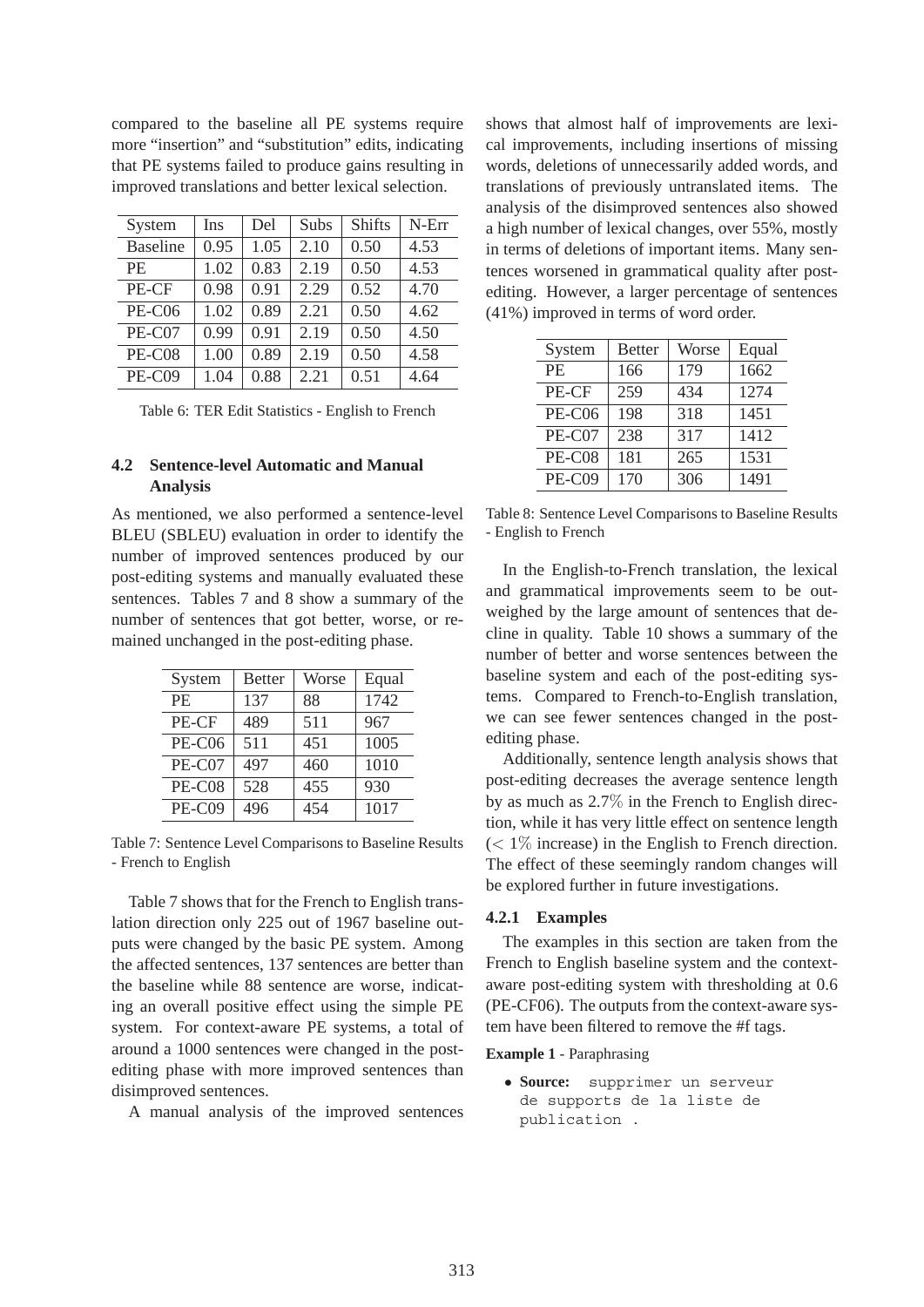- **Baseline:** remove a media server from the list to publish to
- **PE:** delete a media servers in the list to publish to .
- **PE-C06:** remove a media server from the publishing list
- **Target:** remove a media server from the publishing list

Example 1 shows that the post-editing system post-edited "the list to publish to" to "the publishing list" with improvements in both ordering and lexical selection.

**Example 2** - Recovery of previously deleted word

- **Source:** restauration manuelle utilisant l' assistant disaster recovery
- **Baseline:** manual restore using the disaster recovery wizard
- **PE:** performing a manual restore by using the disaster recovery wizard
- **PE-C06:** performing a manual restore using the disaster recovery wizard
- **Target:** performing a manual restore using the disaster recovery wizard

Example 2 shows that the post-editing systems successfully recovered a missing translation "performing".

**Example 3** - Lexical Substitution: translation of a previously untranslated sentence

- **Source:** list published updates
- **Baseline:** list publiées updates .
- **PE:** list publiées updates
- **PE-C06:** list published updates.
- **Target:** list published updates.

Example 3 shows that the post-editing system successfully translates out-of-vocabulary words (cf. "publiés") contained in the baseline translation output.

**Example 4** - Worsening Through Deletion

- **Source:** si l' ordinateur distant n' a pas été ajouté aux ressources favorites
- **Baseline:** if the remote computer has not been added to favorite resources
- **PE:** if the remote computer has not been added to favorite resources
- **PE-C06:** if the remote computer has been added to favorite resources
- **Target:** if the remote computer has not been added to favorite resources

Example 4 demonstrates how the context-aware post-editing system deleted a word it deemed unnecessary (not) thereby changing the entire meaning of the sentence and dropping the translation quality.

The above examples clearly demonstrate the capabilities of statistical post-editing systems in improving lexical translation and word reordering. Given the degradations incurred together with the improvement, in the future, we plan to use statistical post-editing in a conservative manner, i.e. to automatically identify the segments where post-editing is desirable by using a classifier to predict which sentences profit the most from post-editing (Ma et al., 2011).

### **5 Conclusion and Further Work**

Previous research on SPE has focused on pipelines with RBMT as a first-stage system followed by PB-SMT post-editing systems, trained on output of the RBMT system on the PB-SMT training set. The only references in the literature (as far as we are aware) that have considered PB-SMT systems as both first and second (and further) stage systems in an SPE pipeline is a short note (a single line) in Simard et al. (2007b), and a short section in Oflazer and El-Kahlout (2007), the former reporting that nothing could be gained from such a setup and the latter reporting small improvements < 0.5 BLEU (where it not known whether the result is statistically significant).

As far as we are aware, the research presented in this paper paper is the first attempt to analyse full SPE pipelines using PB-SMT systems throughout as both first and second stage systems more systematically. Our results show that a novel context-aware approach (PE-CF) with context alignment strength thresholding shows clear and statistically significant improvements of about 2 BLEU points absolute for all thresholds for the translation direction of French to English. As far as we are aware, this is the first time such improvements have been demonstrated for a purely PB-SMT based post-editing pipeline. By contrast, the "naive" approach to using statistical